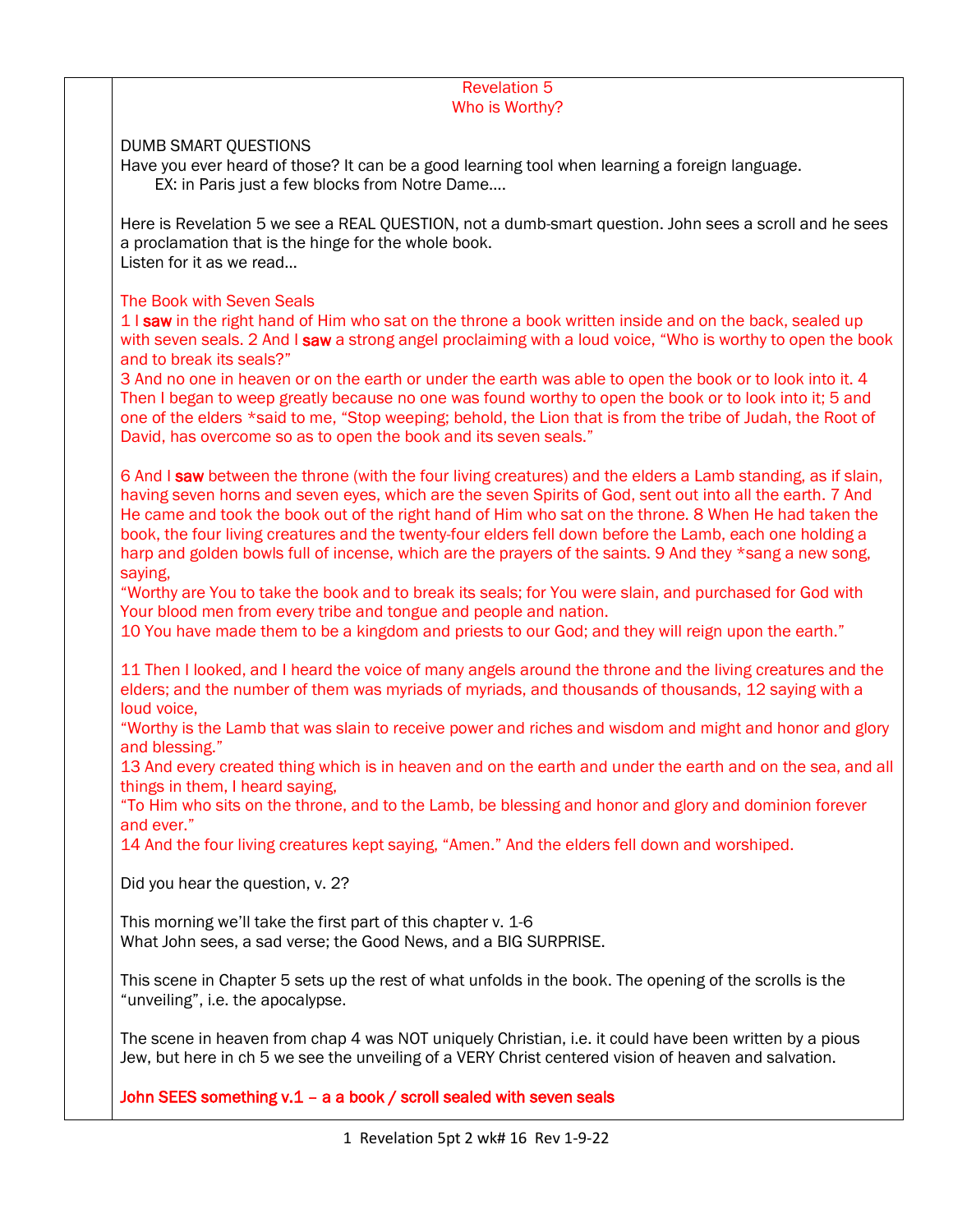I believe that the best interpretation is that the scroll / book is the record of God's plan for the world. His plan includes judgement and redemption. As it is opened, the scroll will carry us forward and backward in history. In John's vision the breaking of the seals sets the divine will in motion for the accomplishment of His purpose to bring history to its predestined conclusion.

The breaking of the seals introduces a sequence of seven scenes that unfold as the Lamb breaks the seals one by one (Rev. 6:1–8:1). These visions symbolically portray "what must take place after" the current conditions in the seven churches of Asia, which Jesus has addressed in his seven letter-edicts (Rev. 2–3). Primarily, they show a series of distressing but limited disasters that will befall rebellious humanity, as history continues to unfold between Christ's first and second comings to earth. (Johnson)

This means that in order to understand the events going on around us, we must trace their origin back to the sovereignty of God as He rules from His throne in heaven. THAT IS THE MOVEMENT OF FAITH. It is why we grieve, but not as those who have no hope. That is why we can be ready to give an account of the HOPE we have within us. (1 Thess 4; 1 Pet 3:15).

v.2 Then he SEES a proclamation which is a QUESTION, ""Who is worthy to open the book and to break its seals?"

Another way of asking this is, "Who in the created order has sovereign authority over God's plan?" Beale God could break the seals, but in His plan, He requires that it be opened by someone else.

v. 3 is one of the saddest verses in the Bible. We know that because of v.4

v.4 – John begins to weep because until the seals are broken, history cannot come to its consummation that reveals the interests of the kingdom of God.

John is facing a sort of existential "what's it all about?" moment when he sees the scroll that is sealed. If it remains sealed, then we never find out what it's all about.

If no one is worthy to open the scroll …

then all is lost.

- …There will be no redemption.
- …There will be no New Heaven and New Earth.
- …NO tears be wiped away.
- …NOTHING WILL BE MADE NEW.
- …The curse from the Garden will never be lifted.

Vern Poythress: (The Returning King p. 166) The destiny of John, of the church, of the universe itself hangs in the balance over the question of whether someone can open the scroll.

John is distraught over the possibility that no one will be able to open the scroll.

John is dealing with the question that we all ask at some time, "What's it all about?" <https://genius.com/Burt-bacharach-alfie-lyrics>

<https://www.youtube.com/watch?v=zMRmO9fMXQA>

[final words of the film 2004 version], but the original was 1966. As a pre-teen I was familiar with the phrase, "What's it all about, Alfie?" It was, AND STILL IS, the cry of the human soul.

Alfie spent his life pursuing his own pleasure and gain. He sounds like an echo of Ecclesiastes: You know what? When I look back on my little life and the birds I've known and think of all the things they've done for me and the little I've done for them, you'd think I've had the best of it along the line. But what have I got out of it? I've got a bob or two, some decent clothes, a car, I've got me health back and I ain't attached. But I ain't got me peace of mind – and if you ain't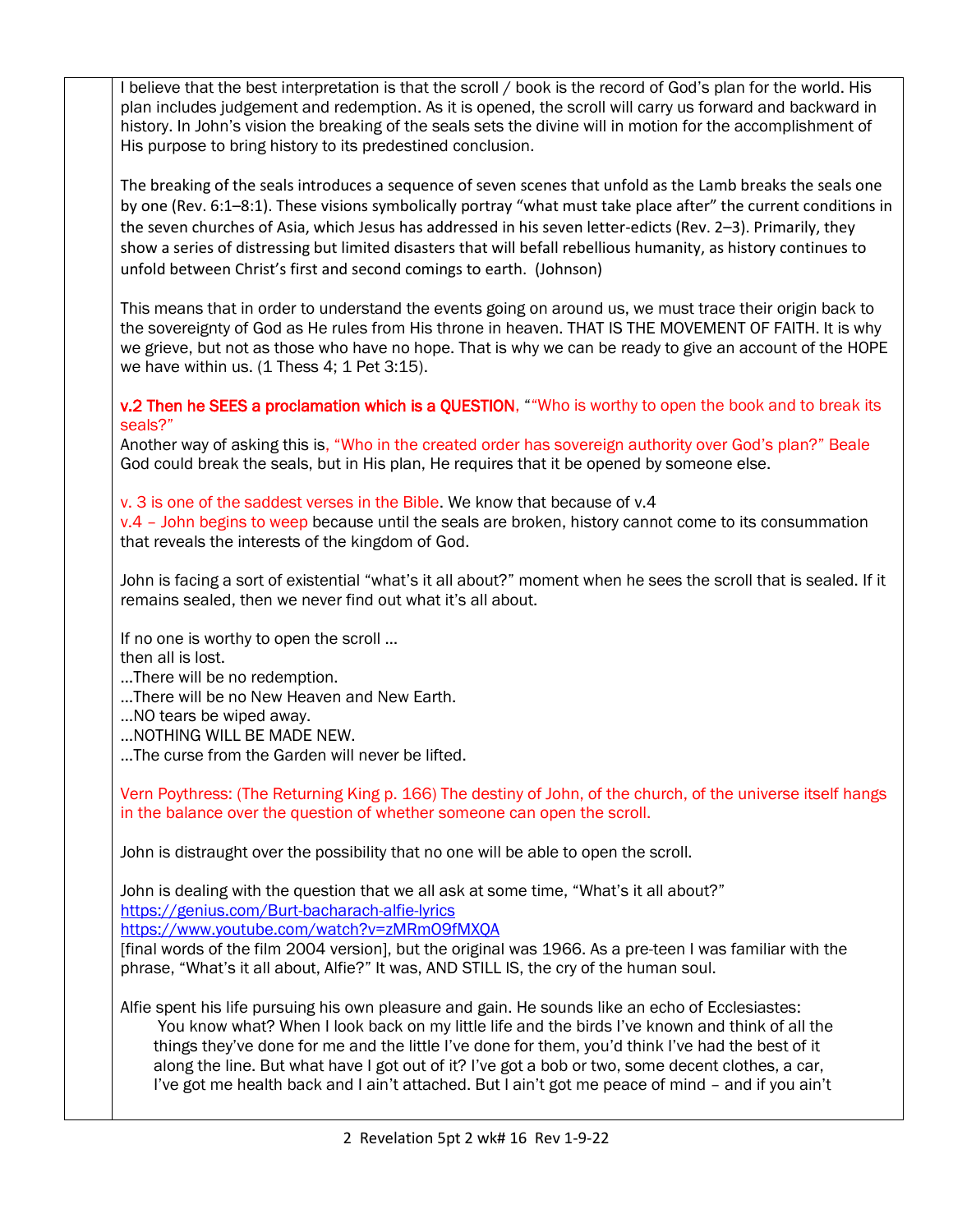got that, you ain't got nothing. I dunno.. So, what's the answer? That's what I keep asking myself – what's it all about? Know what I mean?

Because of the popularity of the song, "What's it all about Alfie?" was a sort of meme back before there were memes.

"What's it all about?" HAVE YOU EVER BEEN THERE? I certainly have been – freshman year at UGA. Honestly, there are times when the events of my life or this world raise the same question…" What's it all about?" CHAPTER 5 OF Revelation TELLS US… as…

v.5 One of the elders brings THE GOOD NEWS – this is what life AND the Bible ARE all about – the Good News of the Lion who has overcome so as to open the scroll and its seven seals. He says, "Stop weeping, BEHOLD, i.e LOOK and see the Lion from the tribe of Judah".

Good news comes when we get our eyes off ourselves and our current situation and we get a glimpse behind the scenes around the throne of God.

 John needed the reminder of this GOOD NEWS just as we do today. There are plenty of reasons to weep as we read the headlines of what is happening in the world today.

We live in a man-centered world where we are the center of all things and the spirit of the age says to "look to yourself, find yourself, actualize your inner self." Carl Trueman's book, The Rise and Triumph of the Modern Self, explains how we got here. It was a long process of forgetting or ignoring God and exalting self. It's roots go back to the garden of Eden and the fall of mankind.

 EX: The rise of the modern self is demonstrated in magazine titles and content: TIME, LIFE – broad topics became PEOPLE, a much smaller slice of life. Then came US, a smaller slice of people. Then came SELF (1979) an even smaller slice of us.

We need to STOP looking at ourselves AND BEHOLD the Living Christ who is enthroned in heaven.

Friends, if you hear nothing else today, hear this…There is one who has overcome, and He has authority to open the scroll and its seals. This one is the Lion from the tribe of Judah, the Root of David. The rest of the book of Revelation lays out the final victory of the Messiah and His kingdom. These are the fruit and outworking of the victory won over sin, death, and the Devil at the cross.

The description from John might cause us to imagine a powerful majestic Lion who has put his and our enemies to flight. He is the long-anticipated warrior-king like David who has come to bring deliverance. This powerful Lion is able to open to all men the mysteries of the kingdom of God.

Graeme Goldsworthy's THESIS - The Lamb-Lion tension shows that the gospel is the only key to the understanding of the Book of Revelation.

v. 6 The big surprise –THE MYSTERY OF THE Kingdom IS the Lion WHO is a Lamb who was slain. This is the victory which puts the kingdom in our reach – the Lamb who was slain.

John has his Clark Griswold moment – National Lampoon's Christmas – "Are you surprised Clark?" says Cousin Eddie.

"If I woke up with my head sewn to the carpet, I wouldn't be more surprised than I am right now." Not exactly classic prose, but it gets the point across.

The surprising counter-intuitive apocalyptic truth that is unveiled is this, THE VICTORY OF God WAS THE HUMILIATION AND DEATH OF HIS SON. (Goldsworthy)

The Lion assumes the meekness of the Lamb and dies in order to ultimately overcome.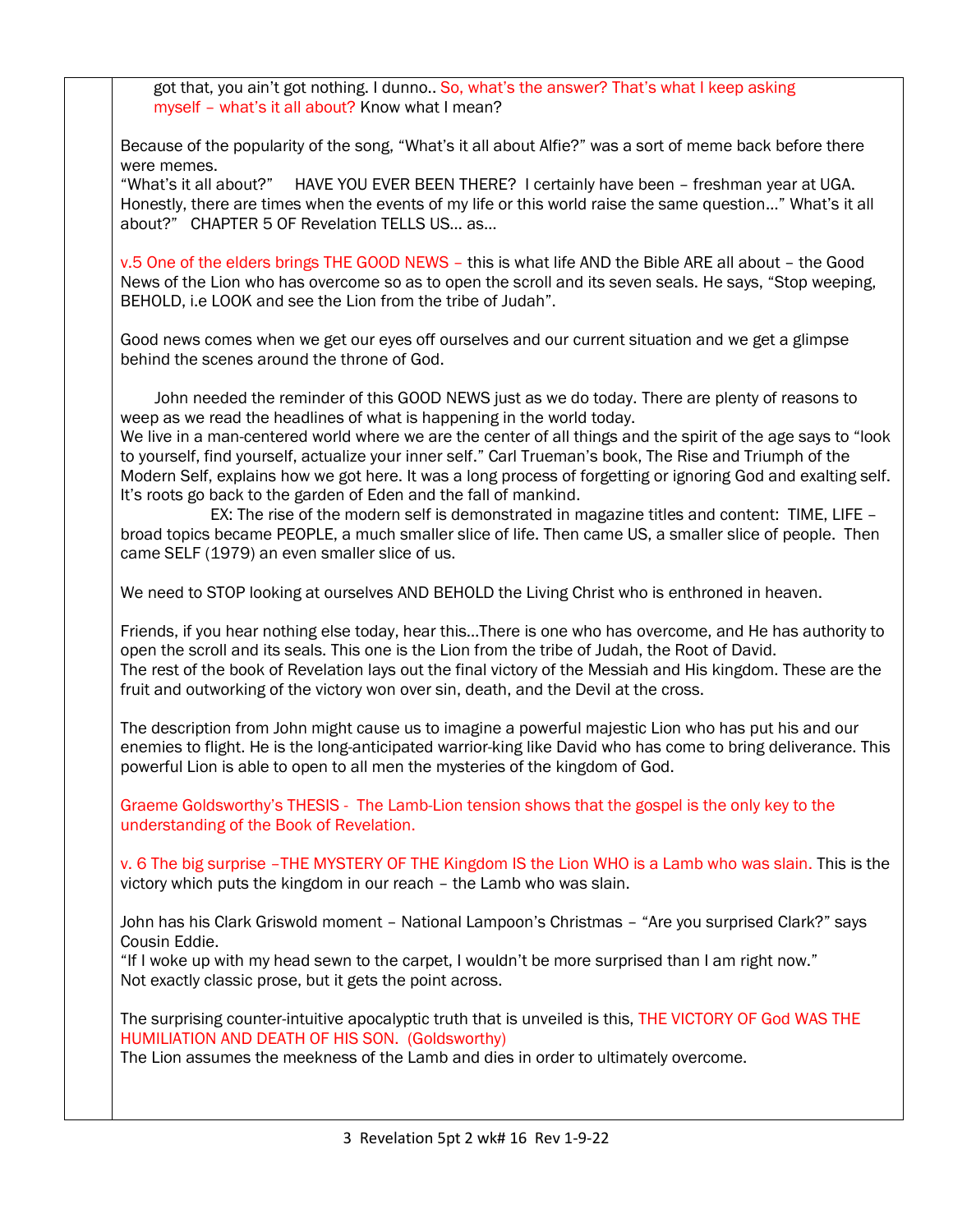Let that sink in for a moment because it is counter intuitive to our way of thinking. Yet, it is consistent with what we've seen from God throughout the pages of scripture- -God calls a nobody, Abram, to become the father of a great nation -His son Isaac is born to a couple too old to bear children -The younger brother Jacob ends up with the birthright -The younger brother Joseph goes from a prison cell to the right hand of Pharoah -The enslaved people of Israel are set free by a great deliverance and are given the promised land -The virgin bears a son, Immanuel. -The first will be last and the last will be first -Turn the other cheek -The greatest among you shall be the servant of all. -Do not be overcome by evil, but overcome evil with good -Do not return insult for insult but give a blessing instead. These are just some of the upside-down truths of God that point to the ultimate upside-down truth that God's ultimate victory came through the death of his Son, the Lamb. I don't know a single father or mother that would consider the humiliation and death of a child as a great victory. This is one reason why I believe that the Bible is truly from God and not men. No one would make this up. It is soooooo different from any other religion or philosophy. Here in this vision, we see the foundation of the unveiled HOPE – Jesus Christ is the Redeemer. He is the Good News. Revelation, like every book of the bible is a pointer to Christ. Therefore, the opening of this prophetic, apocalyptic, and pastoral letter begins with these words, "The Revelation of Jesus Christ". Jesus Christ, his life, death, and resurrection is at the center of the kingdom of God and the history of mankind. At the center of the GOSPEL is the good news that the Lion was slain as a Lamb. John heard the proclamation of the good news. The gospel is news to be proclaimed – that Jesus came to live the life we should have lived, and he died the death we should have died. That is the news to be proclaimed and believed. We only receive the gift of salvation through faith in the work of Christ on our behalf. In scripture we see Christ as central to the meaning of all of life: He is the meaning of creation – Col 1 15He is the image of the invisible God, the firstborn of all creation. 16For by Him all things were created, both in the heavens and on earth, visible and invisible, whether thrones or dominions or rulers or authorities—all things have been created through Him and for Him. Christ is the meaning of the covenants and the law – John 5:39 You search the Scriptures because you think that in them you have eternal life; it is these that testify about Me; 40and you are unwilling to come to Me so

Christ is the meaning of prophecy: Speaking of the law and the prophets Jesus said, "I have not come to abolish them but to fulfil them" (Matthew 5:17) All the promises of God are 'yes' in Jesus Christ. (2 Cor 1:19-20)

Christ is the meaning of Christian existence "For to me, to live is Christ", said Paul (Philippians 1 :21). Christ is the meaning of the second coming. Christ does not return to do some new work. His return will be to consummate the finished work of His life, death, and resurrection – the display of His power and glory to all principalities and powers and receiving His bride, the church, into His presence for eternity.

Christ is the meaning of our walk of faith.

that you may have life.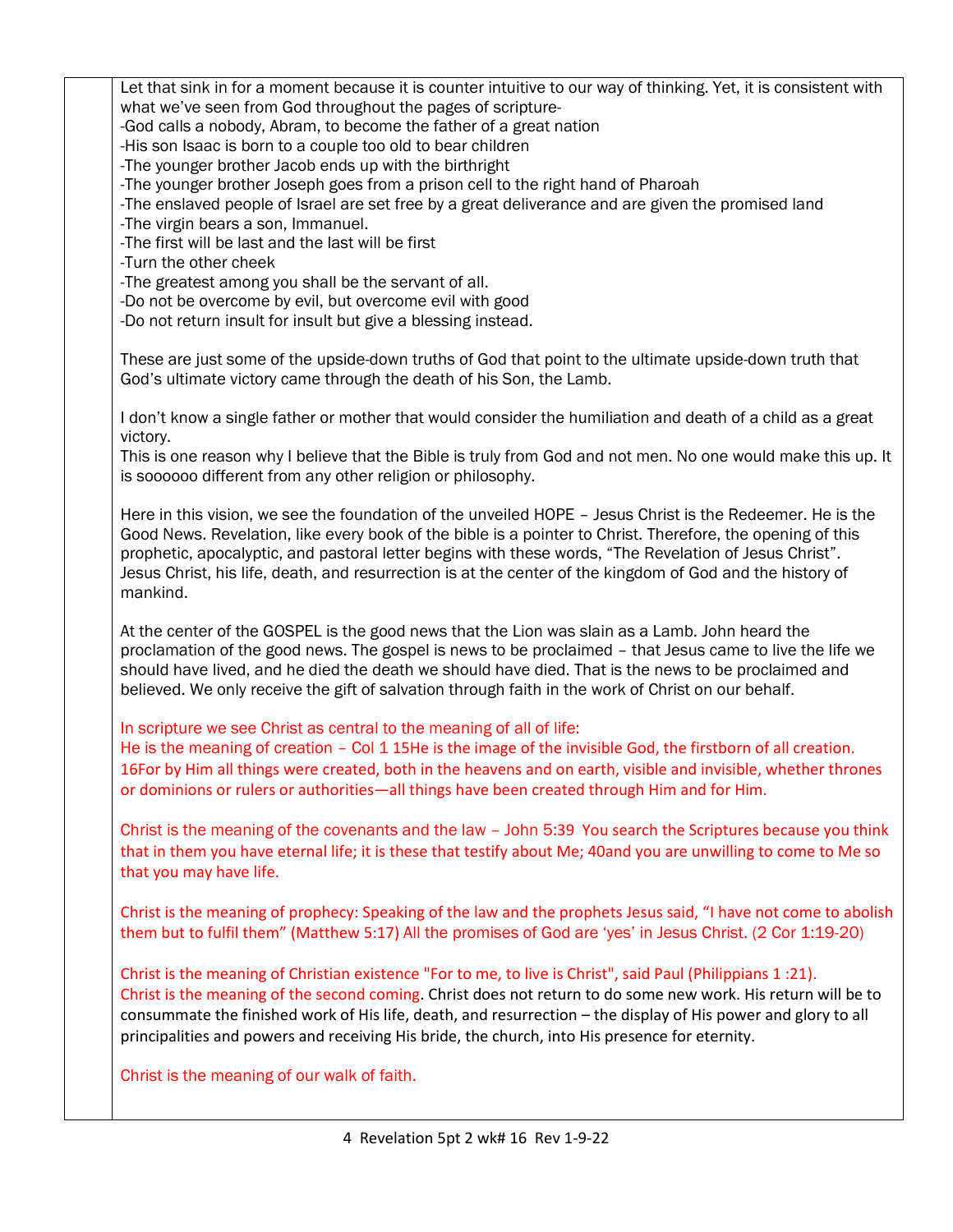| Our approach to sanctification is to walk by faith in Christ who is unveiled in the book of Revelation.                                                                                                                                                                                                                                                                                                                                                                 |
|-------------------------------------------------------------------------------------------------------------------------------------------------------------------------------------------------------------------------------------------------------------------------------------------------------------------------------------------------------------------------------------------------------------------------------------------------------------------------|
| Goldsworthy                                                                                                                                                                                                                                                                                                                                                                                                                                                             |
| Faith is never a vaguely defined thing for Paul. It is always defined by its object: Jesus Christ. Faith<br>means implicit trust in the Christ of the gospel to save and sustain us. To live by faith means to live<br>by the gospel.                                                                                                                                                                                                                                   |
| The Holy Spirit works to energize our faith in Christ alone. He works to remind us in our minds and<br>our hearts of all that God is for us in Christ.  By faith we know that this Savior is now the Lion who<br>has conquered, the ruling Lord of all creation. But we can know him as the Lion only because of his<br>conquest as the suffering Lamb.                                                                                                                 |
| John surprises us with a fresh vision of the glory of God's plan. The truth of salvation should have an<br>impact on our present-day Christian experience. John shows how Jesus saves the ordinary Christian<br>from a trivial view of himself and of his meaning. He enables us to see that the tribulation of the<br>Lamb dignifies the tribulations of every believer with a significance that can never be swallowed up<br>in the chaos and messiness of this life. |
| At times you may think that your life is mundane, trivial, or even meaningless, but Jesus by his life in<br>the mundane daily reality of this world, dignifies even the routine mundane aspects of life, when we<br>walk through them by faith.                                                                                                                                                                                                                         |
| His trials and tribulations as the Lamb dignify the tribulations that we experience when we receive<br>them and walk through them by faith.                                                                                                                                                                                                                                                                                                                             |
| Just as God did not waste the tribulation of Jesus, He will not waste our tribulations as we walk with<br>Him by faith.                                                                                                                                                                                                                                                                                                                                                 |
| Salvation does not come by faith in faith, or by faith in our ability to follow Christ, or by our good works, or<br>by believing that He will come again. We are saved by believing that He has come in the flesh as our savior<br>and redeemer. Veiled in flesh the Godhead see, Hail the incarnate Deity.                                                                                                                                                             |
| This good news, or Gospel, is the power of God for salvation, AND it constantly bears fruit in those who<br>believe. (Col 1:5-6). John is given this vision or Revelation from heaven and its focus is the person and work<br>of Christ.                                                                                                                                                                                                                                |
| We too often make the mistake of thinking that the gospel is what we need to get converted and then we<br>move on to something deeper. We think we need to do something or have some sort of experience or<br>encounter or act of total surrender or consecration, etc.                                                                                                                                                                                                 |
| We make the mistake of thinking that we are to approach sanctification by some means other than the<br>gospel of Christ. What God achieved in Christ IS THE GOAL of all His purposes expressed in the OLD AND<br><b>NEW Testaments.</b>                                                                                                                                                                                                                                 |
| All the promises of God are 'yes' in Jesus Christ. (2 Cor 1:19-20)                                                                                                                                                                                                                                                                                                                                                                                                      |
| In the Table, Jesus says, "Yes, come to me to be nourished in your faith."                                                                                                                                                                                                                                                                                                                                                                                              |
| God has given us THE TABLE to strengthen us in our walk of faith.                                                                                                                                                                                                                                                                                                                                                                                                       |
|                                                                                                                                                                                                                                                                                                                                                                                                                                                                         |
|                                                                                                                                                                                                                                                                                                                                                                                                                                                                         |
|                                                                                                                                                                                                                                                                                                                                                                                                                                                                         |
|                                                                                                                                                                                                                                                                                                                                                                                                                                                                         |